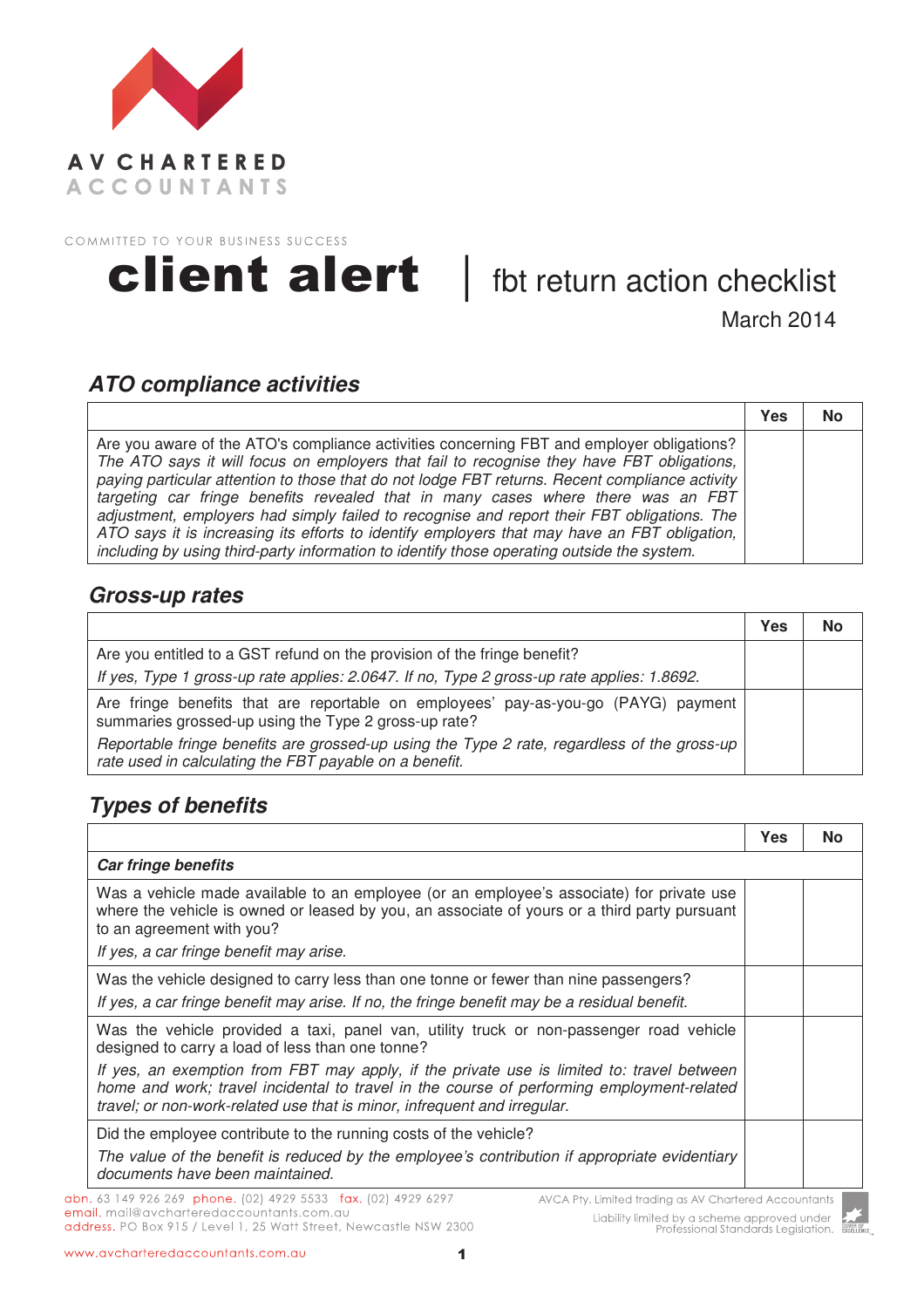|                                                                                                                                                                                                                                                                                                                                                                                         | <b>Yes</b> | No |
|-----------------------------------------------------------------------------------------------------------------------------------------------------------------------------------------------------------------------------------------------------------------------------------------------------------------------------------------------------------------------------------------|------------|----|
| Has the valuation method been switched from the previous year?                                                                                                                                                                                                                                                                                                                          |            |    |
| If the statutory formula method was used in the previous year and the operating costs<br>method has been elected in this current year, has a logbook been maintained?                                                                                                                                                                                                                   |            |    |
| <b>Statutory formula method</b>                                                                                                                                                                                                                                                                                                                                                         |            |    |
| Have you identified car benefits provided after 7:30pm AEST on 10 May 2011 that will be<br>subject to the flat 20% rate? Transitional provisions may need to be flagged.<br>For those using the statutory formula method, there will be a gradual phasing-in to move all<br>cars to the one statutory flat rate of 20%: see "Car fringe benefits statutory formula rates" on<br>page 5. |            |    |
| Were any non-business accessories (eg window tinting and rust-proofing) fitted to the vehicle<br>during the FBT year?<br>If yes, the base value of the car is increased by the (GST-inclusive) cost price of the<br>accessories.                                                                                                                                                        |            |    |
| How long has the vehicle been owned?<br>If owned for more than four years, the cost base of the vehicle is reduced by one-third.<br>However, this reduction does not apply to non-business accessories fitted after the<br>acquisition of the vehicle.                                                                                                                                  |            |    |
| Were there any days during the FBT year when the vehicle was unavailable for private use?<br>The taxable value of the car benefit is reduced by the number of days during the FBT year in<br>which the vehicle was not used or available for private use by the employee (or the<br>employee's associate).                                                                              |            |    |
| <b>Operating costs method</b>                                                                                                                                                                                                                                                                                                                                                           |            |    |
| Was the vehicle acquired during the FBT year?                                                                                                                                                                                                                                                                                                                                           |            |    |
| If yes, has a log book been kept for a minimum continuous period of 12 weeks?                                                                                                                                                                                                                                                                                                           |            |    |
| What were the opening and closing odometer readings for the vehicle?<br>The readings must be recorded to enable total kilometres travelled for the year to be<br>calculated.                                                                                                                                                                                                            |            |    |
| Have you made a reasonable estimate of the business kilometres travelled and the business<br>use percentage?<br>This must be in writing, which is normally evident by the maintaining of a log book.                                                                                                                                                                                    |            |    |
| Was the vehicle replaced during the FBT year?                                                                                                                                                                                                                                                                                                                                           |            |    |
| If the vehicle was replaced, the previously established business percentage may be<br>transferred to the replacement vehicle, provided the percentage had not changed.                                                                                                                                                                                                                  |            |    |
| What is the written-down value of the vehicle as at 1 April 2013?                                                                                                                                                                                                                                                                                                                       |            |    |
| The deemed depreciation and deemed interest is calculated based on the written-down value<br>of the vehicle as at 1 April 2013.                                                                                                                                                                                                                                                         |            |    |
| Have you determined the total operating costs of the vehicle for the FBT year?<br>Deemed depreciation and deemed interest must also be included in the operating costs of<br>the vehicle.                                                                                                                                                                                               |            |    |
| Car parking fringe benefits                                                                                                                                                                                                                                                                                                                                                             |            |    |
| Does your business meet the requirements to be classified as a small business entity (SBE)<br>for income tax purposes?                                                                                                                                                                                                                                                                  |            |    |
| An exemption from car parking fringe benefits arises if your business is an SBE.                                                                                                                                                                                                                                                                                                        |            |    |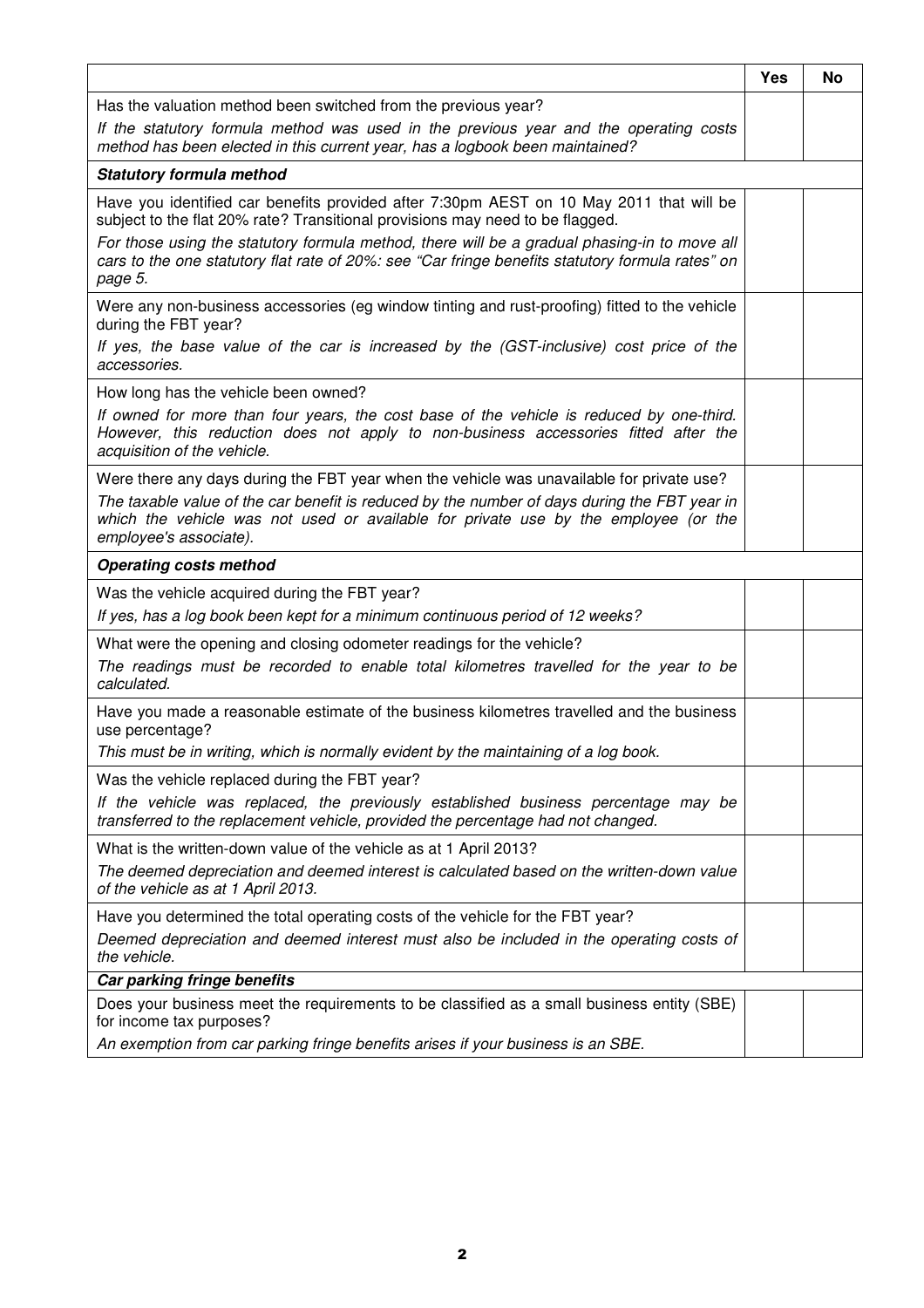|                                                                                                                                                                                                                                                                                                                    | <b>Yes</b> | <b>No</b> |
|--------------------------------------------------------------------------------------------------------------------------------------------------------------------------------------------------------------------------------------------------------------------------------------------------------------------|------------|-----------|
| Did you meet the costs, or part thereof, of the car parking expenses of an employee, where<br>the car being parked is designed to carry a load of less than one tonne or fewer than nine<br>passengers and the following conditions are present:<br>the car is parked on the business premises;                    |            |           |
| the car is used by the employee to travel between home and work and is parked at or in<br>$\bullet$<br>the vicinity of employment;                                                                                                                                                                                 |            |           |
| the car is parked for periods totalling more than four hours between 7:00am and 7:00pm;<br>and                                                                                                                                                                                                                     |            |           |
| a commercial car parking station is located within one kilometre of the premises where<br>$\bullet$<br>the car is parked and the operator of the parking station charges more than \$8.03 for all-<br>day parking?                                                                                                 |            |           |
| A car parking benefit potentially arises if the answer is yes.                                                                                                                                                                                                                                                     |            |           |
| Has an election been made for calculating the number of car parking benefits provided:<br>actual usage records method, statutory formula method, or 12-week register method?<br>If no election is made, the actual usage records method must be used.                                                              |            |           |
| Has an election been made for calculating the value of car parking benefits provided:<br>commercial parking station method, market value basis, or average cost method?<br>The commercial parking station method will automatically apply if no election has been<br>made.                                         |            |           |
| Living-away-from-home allowances                                                                                                                                                                                                                                                                                   |            |           |
| Have you identified employees who are affected by the tax rule changes concerning living-<br>away-from-home (LAFH) allowances and benefits, which apply from 1 October 2012?                                                                                                                                       |            |           |
| The treatment of LAFH allowances and benefits has been significantly overhauled, narrowing<br>the scope for eligibility. Among other things, there is an increased requirement to ensure<br>LAFH payments are properly tracked, categorised and substantiated.                                                     |            |           |
| Meal entertainment fringe benefits                                                                                                                                                                                                                                                                                 |            |           |
| Has an election been made to use either the 50/50 split method or the 12-week register<br>method?                                                                                                                                                                                                                  |            |           |
| If no election is made, the taxable value is based on actual expenditure incurred.                                                                                                                                                                                                                                 |            |           |
| If using the 12-week register method, is the register still valid?                                                                                                                                                                                                                                                 |            |           |
| A register is only valid for the FBT year in which the register period ends and the next four<br>FBT years, provided that the total GST-inclusive entertainment costs do not vary by more<br>than 20% between each FBT year.                                                                                       |            |           |
| Did the employee (or their associate) contribute to the provision of the benefit?                                                                                                                                                                                                                                  |            |           |
| The taxable value of the benefit is reduced by any contributions.                                                                                                                                                                                                                                                  |            |           |
| Loan fringe benefits                                                                                                                                                                                                                                                                                               |            |           |
| Was a loan made to an employee (or their associate) during the FBT year?<br>A fringe benefit may potentially exist.                                                                                                                                                                                                |            |           |
| Was the interest rate charged on the loan lower than the notional FBT interest rate (6.45%)?<br>The taxable value of the benefit is the amount by which the notional interest rate calculated<br>on the loan for the year exceeds the amount of interest that has actually accrued on the loan<br>during the year. |            |           |
| Was the interest on the loan paid at least every six months?                                                                                                                                                                                                                                                       |            |           |
| If interest is not paid at least every six months, a new loan equivalent to the deferred interest<br>component will arise.                                                                                                                                                                                         |            |           |
| Did the employee use the loan for income-producing purposes, which means they would<br>therefore be entitled to a deduction (in their personal tax return) in respect of the interest<br>incurred?                                                                                                                 |            |           |
| The taxable value of the benefit is reduced by the amount to which the employee would be<br>entitled to a deduction, provided a declaration has been given setting out particulars of the<br>use to which the loan was put.                                                                                        |            |           |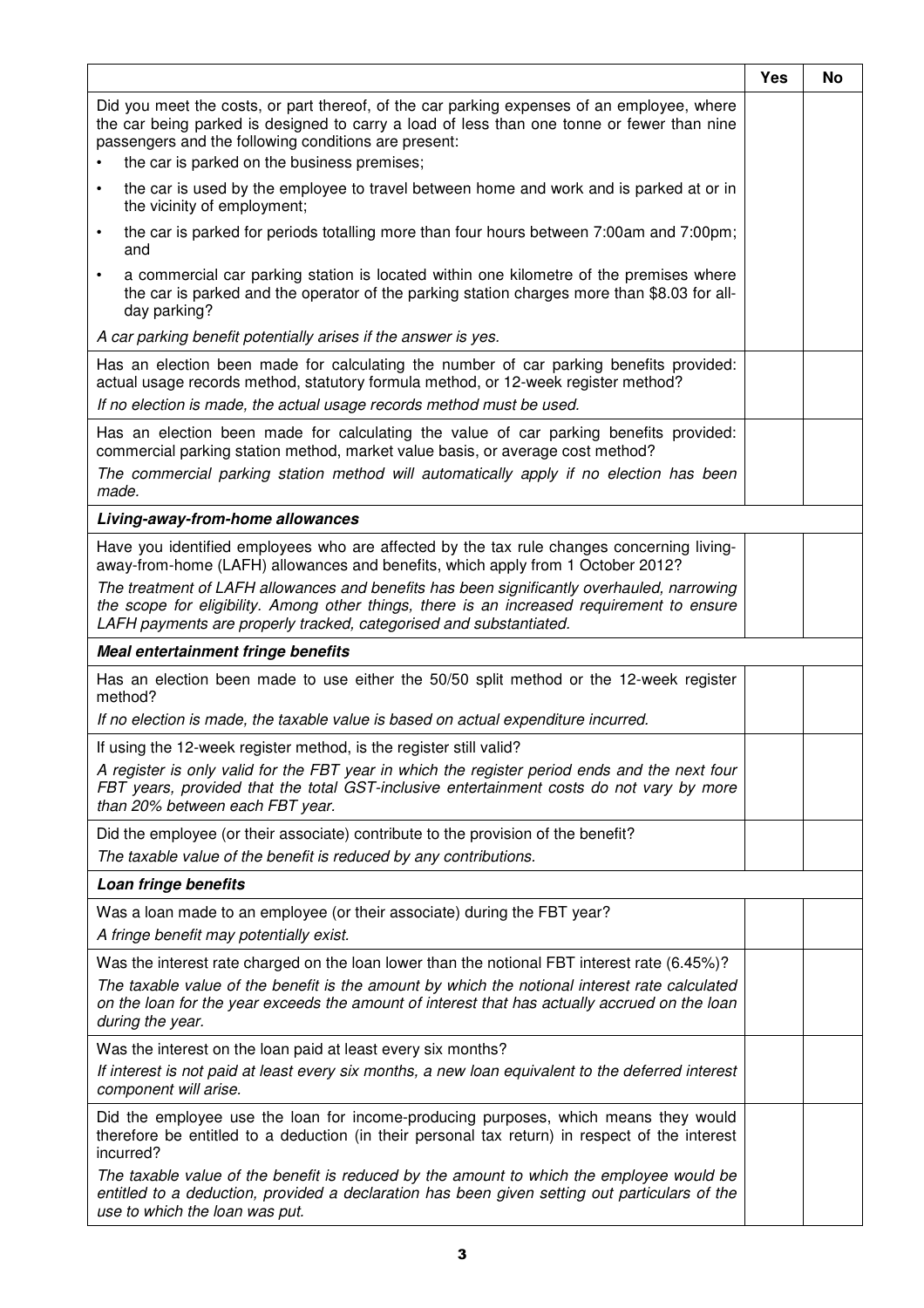|                                                                                                                                                                                                                                                                                                                                                                                                                                                                                                                                                                                                                                                                                                                                                | Yes | No |
|------------------------------------------------------------------------------------------------------------------------------------------------------------------------------------------------------------------------------------------------------------------------------------------------------------------------------------------------------------------------------------------------------------------------------------------------------------------------------------------------------------------------------------------------------------------------------------------------------------------------------------------------------------------------------------------------------------------------------------------------|-----|----|
| In-house fringe benefits                                                                                                                                                                                                                                                                                                                                                                                                                                                                                                                                                                                                                                                                                                                       |     |    |
| Were any benefits that are similar or identical to those provided to your customers or clients<br>provided to an employee (or an associate of an employee)?<br>If yes, the first \$1,000 of the aggregate of the taxable values of in-house fringe benefits (ie in-<br>house expense payments and in-house property and in-house residual fringe benefits)<br>provided to the employee during the year is exempt from FBT. However, the \$1,000<br>reduction will not apply to an in-house benefit provided on or after 22 October 2012 under a<br>salary-packaging arrangement (subject to transitional provisions for eligible pre-existing<br>agreements).                                                                                  |     |    |
| <b>Property fringe benefits</b>                                                                                                                                                                                                                                                                                                                                                                                                                                                                                                                                                                                                                                                                                                                |     |    |
| Was any property provided (free or at a discount) in respect of an employee's employment?<br>Property includes all tangible and intangible property. Examples of property are goods,<br>shares and real property.                                                                                                                                                                                                                                                                                                                                                                                                                                                                                                                              |     |    |
| Have employer-provided property (in-house property fringe benefits) and those provided from<br>other sources (external property fringe benefits) been identified?<br>The taxable values for the former and latter are calculated differently.                                                                                                                                                                                                                                                                                                                                                                                                                                                                                                  |     |    |
| If the benefit is an in-house property fringe benefit, has the \$1,000 exemption for "in house<br>benefits" been considered?<br>The taxable value of in-house property fringe benefits may qualify for the general exemption<br>of up to \$1,000 for "in-house" benefits. However, the \$1,000 reduction will not apply to an in-<br>house benefit provided on or after 22 October 2012 under a salary-packaging arrangement<br>(subject to transitional provisions for eligible pre-existing agreements).                                                                                                                                                                                                                                     |     |    |
| Have in-house property fringe benefits accessed by way of salary-packaging arrangements<br>been identified?<br>If an in-house property fringe benefit is provided on or after 22 October 2012 under a salary-<br>packaging arrangement, the taxable value of the benefit is an amount equal to the notional<br>value of the benefit at the time it is provided. The notional value is the amount that the<br>employee could reasonably be expected to pay for the benefit under an arm's length<br>arrangement. If the salary-packaging arrangement was in place before 22 October 2012, this<br>rule will only apply to benefits provided after the earlier of 31 March 2014 and the first<br>material variation (if any) to the arrangement. |     |    |
| If the benefit was an external property fringe benefit, were you dealing with the external party<br>at arm's length?<br>Where the dealing was not at arm's length, the taxable value is the amount the employee<br>could reasonably be expected to pay to acquire the property under an arm's length<br>transaction, reduced by any employee contribution. For an arm's length transaction, the<br>taxable value of the benefit is the expenditure incurred for the property reduced by any<br>employee contribution.                                                                                                                                                                                                                          |     |    |
| Would the employee have been entitled to a deduction (in their personal tax return) if they<br>had incurred expenditure equal to the taxable value of the benefit after reduction for any<br>consideration paid by the employee (the "otherwise deductible rule")?<br>The taxable value of the benefit can be further reduced by the amount that the employee<br>could have deducted. This further reduction applies to both in-house property fringe benefits<br>and external property fringe benefits.                                                                                                                                                                                                                                       |     |    |
| Is an employee declaration required?<br>The otherwise deductible rule requires an employee declaration setting out details sufficient<br>to establish the connection between the property provided and the income-producing<br>activities of the employee. However, if the property was provided exclusively in the course of<br>the employee's employment, a declaration is not required.                                                                                                                                                                                                                                                                                                                                                     |     |    |
| <b>Expense payment fringe benefits</b>                                                                                                                                                                                                                                                                                                                                                                                                                                                                                                                                                                                                                                                                                                         |     |    |
| Did you pay or reimburse an employee (or their associate) for any expenses incurred by<br>them?<br>Potentially, an expense payment fringe benefit arises. Examples include electricity, gas and<br>telephone expenses, school fees, property rates, mortgage payments and road tolls.                                                                                                                                                                                                                                                                                                                                                                                                                                                          |     |    |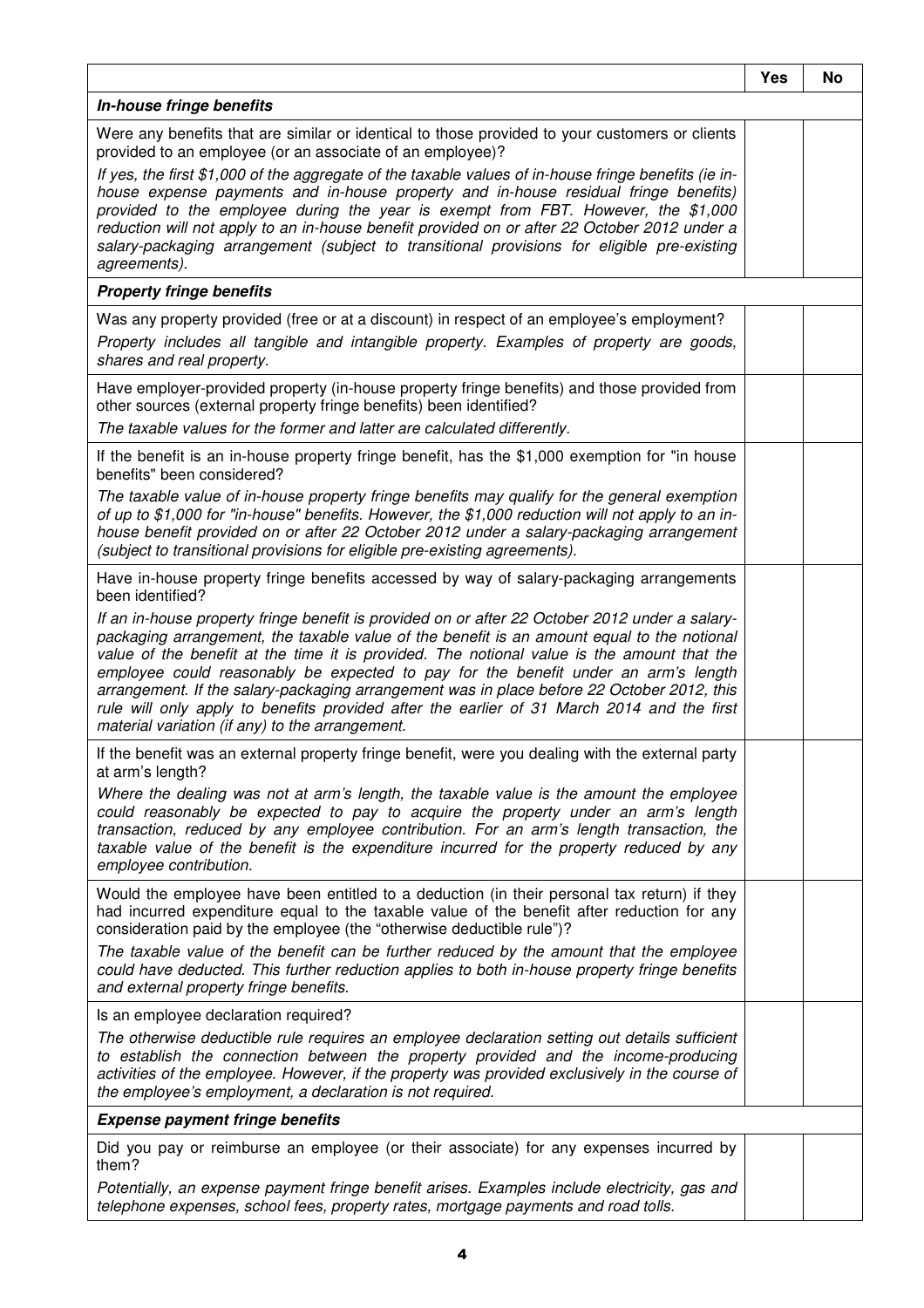|                                                                                                                                                                                                                                                                                                                                                                                                        | Yes | No |
|--------------------------------------------------------------------------------------------------------------------------------------------------------------------------------------------------------------------------------------------------------------------------------------------------------------------------------------------------------------------------------------------------------|-----|----|
| Did the employee contribute towards the provision of the benefit?                                                                                                                                                                                                                                                                                                                                      |     |    |
| The taxable value of the benefit (which is the amount of the expenditure paid or reimbursed)<br>is reduced by the amount of the employee's contribution.                                                                                                                                                                                                                                               |     |    |
| Would the "otherwise deductible rule" apply?                                                                                                                                                                                                                                                                                                                                                           |     |    |
| The taxable value of the benefit can be further reduced if the employee would have obtained<br>a deduction in her or his tax return.                                                                                                                                                                                                                                                                   |     |    |
| Do you have the required declarations in the approved forms?                                                                                                                                                                                                                                                                                                                                           |     |    |
| <b>Work-related items</b>                                                                                                                                                                                                                                                                                                                                                                              |     |    |
| Did you provide an employee with any of the following work-related items: a portable<br>electronic device (eg a laptop, mobile or GPS navigation device); an item of computer<br>software; an item of protective clothing; a briefcase; or a tool of trade?<br>If yes, an exemption from FBT may be available. Note there are different rules for items<br>provided before 7:30pm AEST on 13 May 2008. |     |    |
| Were the items provided primarily for use in the employee's employment?                                                                                                                                                                                                                                                                                                                                |     |    |
| If yes, an exemption from FBT applies.                                                                                                                                                                                                                                                                                                                                                                 |     |    |
| Did you provide the employee more than one of each of the above listed items (except where<br>the item is a replacement item)?                                                                                                                                                                                                                                                                         |     |    |
| If yes and the additional item has substantially identical functions to the original item (and is<br>not a replacement item), the additional item will not be exempt from FBT. Note the ATO<br>accepts that an iPad does not have substantially identical functions to a laptop computer.                                                                                                              |     |    |
| Minor, infrequent and irregular benefits                                                                                                                                                                                                                                                                                                                                                               |     |    |
| Were there any infrequent and irregular benefits with a notional taxable value of less than<br>\$300 per benefit being provided?                                                                                                                                                                                                                                                                       |     |    |
| A benefit with a notional taxable value of less than \$300 does not automatically attract an<br>exemption from FBT unless it is infrequent and irregular.                                                                                                                                                                                                                                              |     |    |

### **Car fringe benefits statutory formula rates**

Below are the statutory car rates for car fringe benefits provided prior to 7:30pm AEST on 10 May 2011, or where you have a pre-existing commitment<sup>1</sup> in place to provide the car after this time:

| <b>Kilometres travelled</b> | <b>Statutory rate</b> |
|-----------------------------|-----------------------|
| Less than 15,000            | 26%                   |
| 15,000-24,999               | 20%                   |
| 25,000-40,000               | 11%                   |
| Above 40,000                | 7%                    |

(1) For those with pre-existing commitments (contracts entered into prior to 10 May 2011), the old statutory rates will continue to apply. The commitments need to be financially binding on one or more of the parties. However, where there is a change to preexisting commitments, the new rates will apply from the start of the following FBT year. Changes to pre-existing commitments include refinancing a car and altering the duration of an existing contract. Changing employers will cause the new rates to apply immediately for the new employer.

Statutory rates for "new contracts" entered into after 7:30pm AEST on 10 May 2011 will be phased in as follows:

| <b>Kilometres</b><br>travelled | From 10 May 2011 | From 1 April 2012 | From 1 April 2013 | From 1 April 2014 |
|--------------------------------|------------------|-------------------|-------------------|-------------------|
| Less than 15,000               | 20%              | 20%               | 20%               | 20%               |
| 15,000-24,999                  | 20%              | 20%               | 20%               | 20%               |
| 25,000-40,000                  | 14%              | 17%               | 20%               | 20%               |
| Above 40,000                   | 10%              | l3%               | 17%               | 20%               |